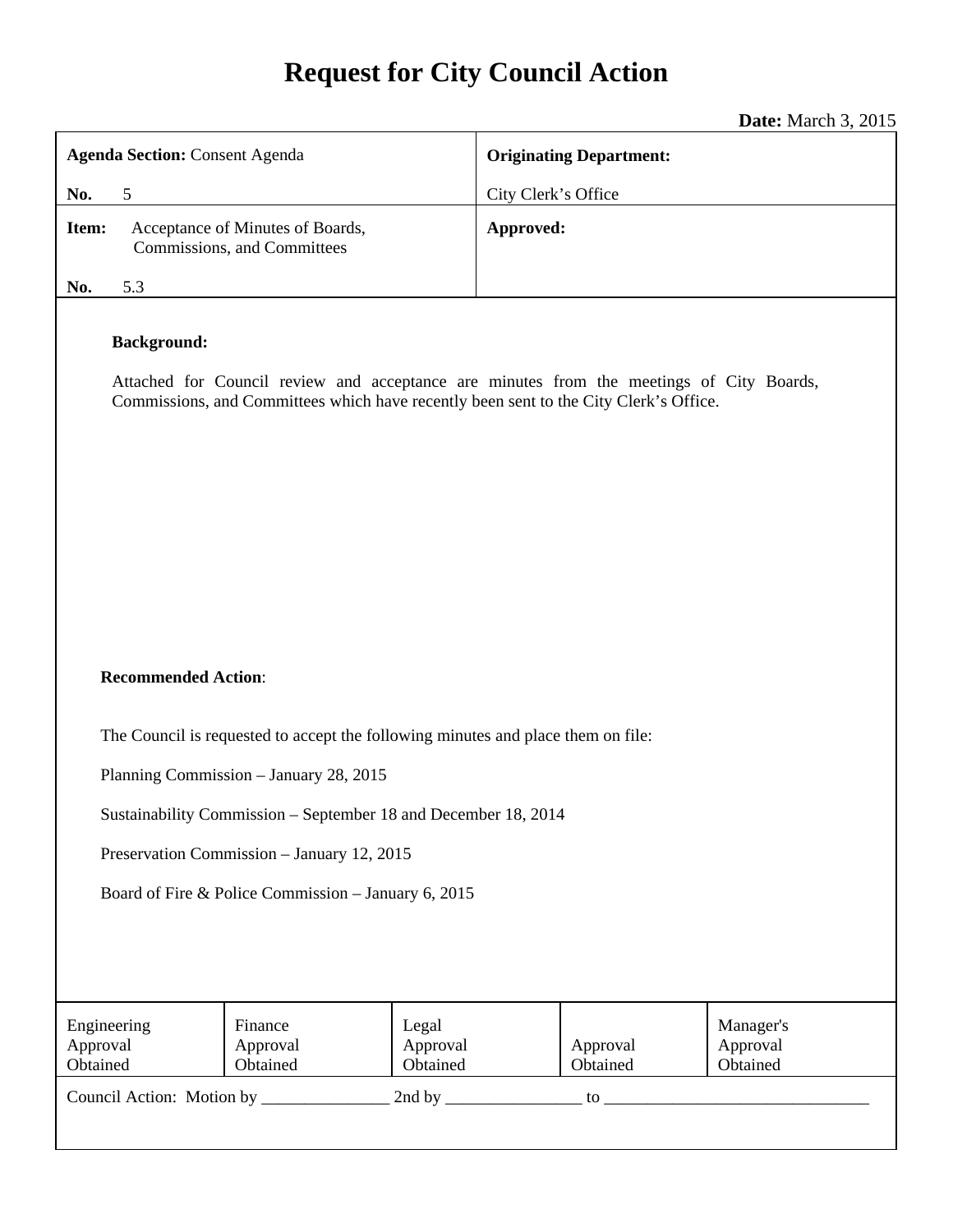

### **MINUTES**

### **Carbondale Planning Commission Wednesday, January 28, 2015 Room 108, 6:00 p.m. City Hall/Civic Center 6**

Mr. Anz called the meeting to order at 6:00 p.m.

|                        | <b>Members Present:</b> Grant, Loos, Anz, Field, Schachel and Kang |  |
|------------------------|--------------------------------------------------------------------|--|
| <b>Members Absent:</b> | Barke, Lilly, Love and Bradshaw (ex-officio)                       |  |
| <b>Staff Present:</b>  | Wallace, Taylor                                                    |  |

### **1. Approval of Minutes:**

Mr. Kang moved, seconded by Mr. Loos, to approve the minutes for January 14, 2015.

The motion to approve the minutes passed with a unanimous voice vote.

### **2. Report of Officers, Committees, Communications**

None to Report

### **3. Public Hearings**

**PC 15-06 -** The City of Carbondale has requested a text amendment relative to storm water detention requirements.

Mr. Anz declared Public Hearing PC 15-06 open and asked Mr. Wallace to read the legal notice.

Mr. Wallace read the legal notice.

Mr. Anz asked Mr. Taylor to present the staff report.

Mr. Taylor, Planner for the City of Carbondale, was sworn in and read part A of the staff report.

Mr. Anz asked if there were any questions of staff.

Mr. Grant asked if engineering was looking at the current capacities of our current drainage system.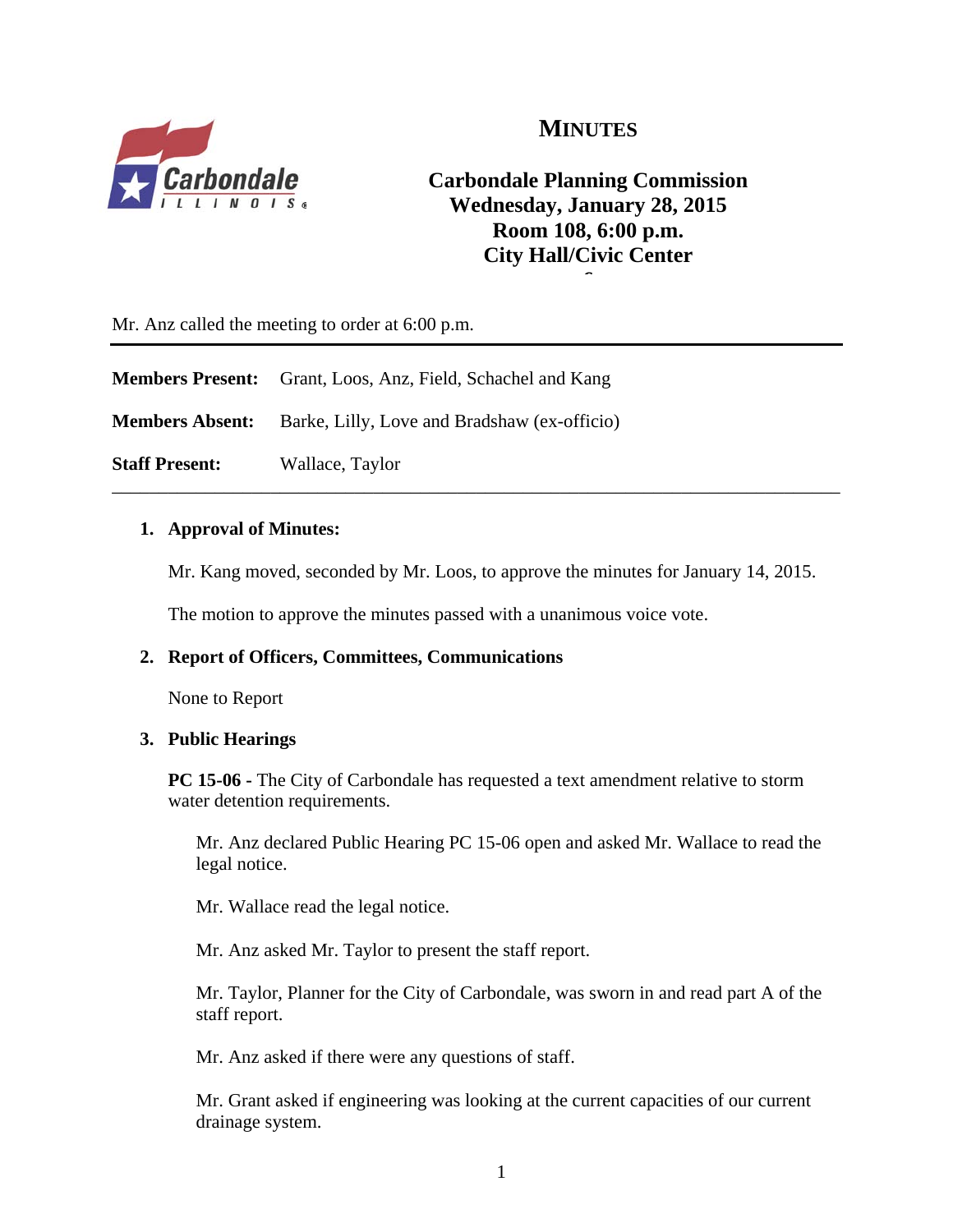Mr. Wallace answered that there are capacity issues. He stated that it is a small change now, but there really is a larger issue that will need to be addressed later down the road.

Mr. Loos asked what kind of cost it would take to update these types of things, where the money would come from and if it was something that could come from the TIF money.

Mr. Wallace said that he was not certain but guesses the cost would be in the millions.

Mr. Anz asked if anyone would like to speak in favor of the application.

Mr. Whiteside, Whiteside Surveying, said he supports the changes but also wanted to address that the current code does not allow storm water detention within parking lots and that he wanted this to be considered when amending the code.

Mr. Schilling, 703 S Tower, agreed with Mr. Whiteside and stated that he was also in favor of this application. He stated that there should be some restriction on the size of the parking lot that would be allowed to have storm water detention. Mr. Schilling asked if this amendment would be for all zoning districts or just certain districts.

Mr. Wallace answered that this amendment would be for all districts. He added it would be for any development which requires a full site plan. Mr. Wallace stated that there are three criteria and asked Mr. Taylor to read the three criteria.

Mr. Taylor read Exhibit A, Section 4.4.1. from the Staff Report.

There was a discussion clarifying Exhibit A, Section 4.4.1. from the Staff Report.

Mr. Anz asked if there were any questions for the people who are in favor of the application.

Mr. Loos asked both Mr. Whiteside and Mr. Schilling if it costs more to place storm water detention on a preexisting development or if it was more cost efficient to start with an untouched piece of land.

Mr. Whiteside answered that it depends on the size of the detention that you need.

Mr. Schilling added that the cost is approximately the same.

Mr. Loos asked what the definition was of a small parking lot with regards to parking lot storm water detention and what would determine a small or large lot.

Mr. Anz answered that it is not the size of the parking lot but it is the size of the detention.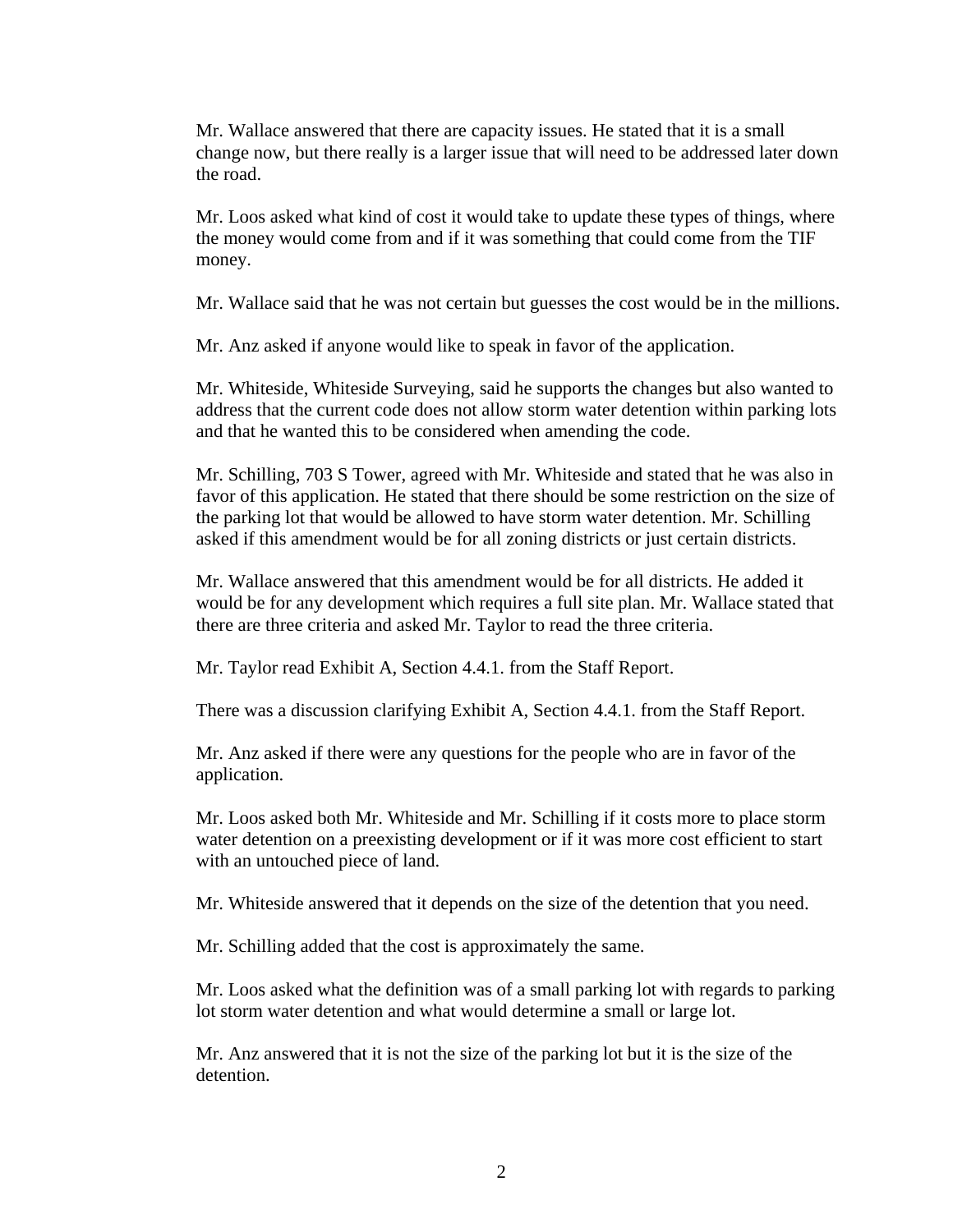Mr. Loos asked to rephrase his question to Mr. Schilling and Mr. Whiteside. Mr. Schilling and Mr. Whiteside stated earlier that they are in favor of storm water detention within small parking lots. Mr. Loos asked what they mean by small parking lots in terms of square feet.

Mr. Schilling answered that it would need to be on a case by case basis because you would not want to flood half of the parking lot.

There was a discussion about different properties and possible water detention solutions within Carbondale.

Mr. Anz asked if anyone would like to speak in opposition of the application.

No one spoke in opposition.

Mr. Anz asked Mr. Taylor to complete the staff report.

Mr. Taylor read parts C of the staff report, with a recommendation to approve PC 15-06.

Mr. Anz asked if there were any questions for staff.

Mr. Loos asked Mr. Wallace if the Commission recommends to Council the approval of this proposal, if the Commission could also recommend that a storm water study be done.

Mr. Wallace answered that having a study done would run in the upwards of around \$100,000. He added that this item is included in the CIP as an unfunded project, there is no revenue to move forward with the Study.

Mr. Grant asked Mr. Wallace if you could use TIF money to help upgrade storm water detention.

Mr. Wallace answered that the storm water detention is not a TIF reimbursable cost.

Mr. Anz asked if there were any more questions for staff.

There were none.

Mr. Anz asked if there were any questions from anyone to anyone.

Mr. Grant asked Mr. Whiteside if it is normal for a parking lot to use about 20% of the parking spaces for storm water detention.

Mr. Whiteside said that was accurate.

Mr. Anz asked if there were any more questions to anyone from anyone.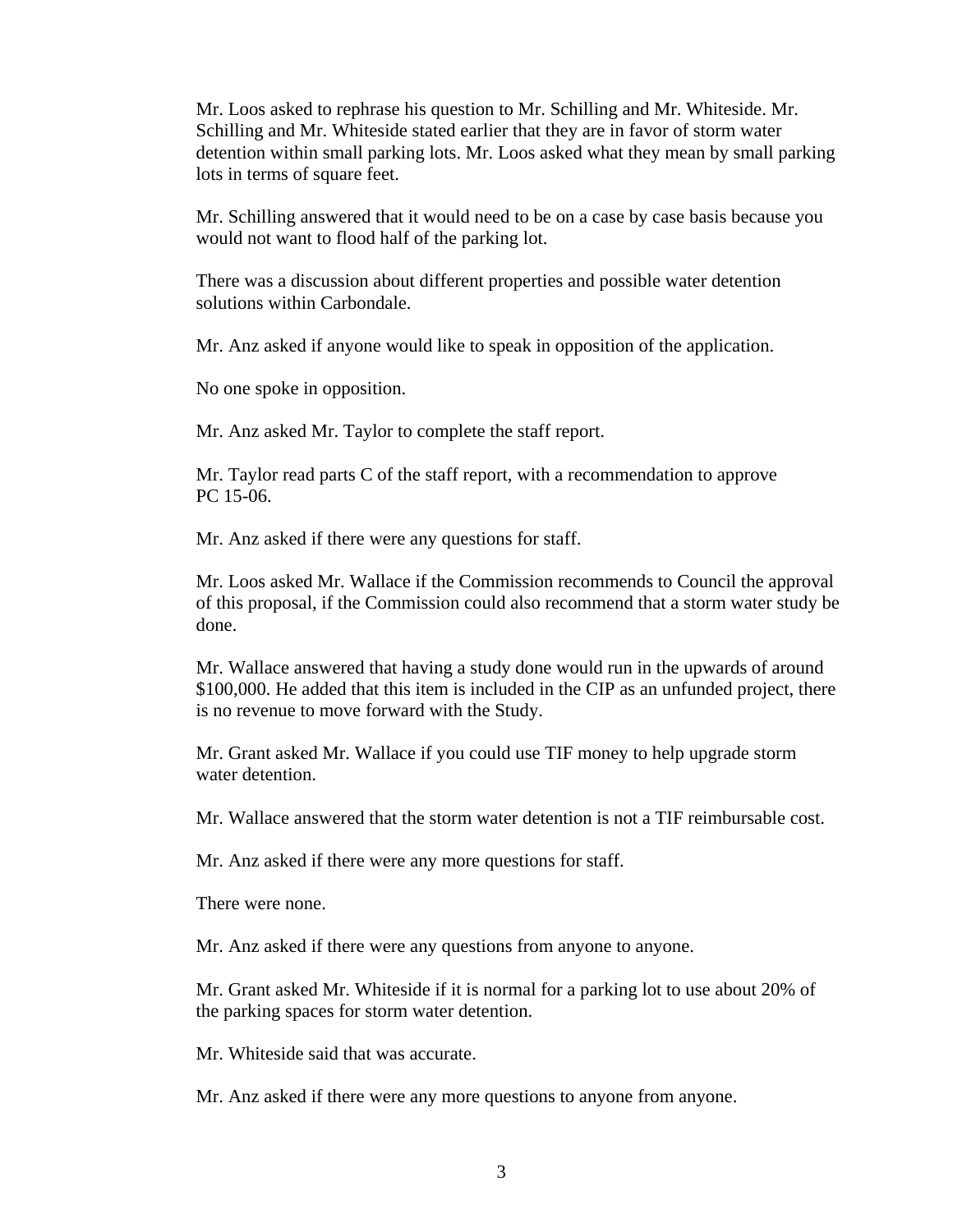Mr. Loos asked for clarification that properties less than two acres would need to show storm water detention only if there is an increase in storm water run off as a result of the redevelopment of the property.

Mr. Wallace answered, correct.

Mr. Grant asked Mr. Wallace when we are talking about storm water detention what type of storm water detention is this allowing.

Mr. Wallace answered that with the way the code is written it would allow above ground or underground detention basins and that it does not allow you to build detention in the parking lot.

Mr. Anz asked if there were any more questions to anyone from anyone.

There were none.

Mr. Anz declared the Public Hearing closed at 7:06pm.

Mr. Kang moved, seconded by Mr. Loos, that the Commission accept as findings of fact Parts A and B of the staff report for PC 15-06, no person spoke in opposition and two persons spoke in favor.

The motion passed on a unanimous voice vote.

Mr. Kang moved, seconded by Mr. Loos, that the Planning Commission recommend to City Council that they approve PC 15-06.

Roll Call Vote: Yes – 6 (Grant, Loos, Anz, Field, Schachel, Kang)  $No - 0$ 

Mr. Anz announced that this would go to Council on February 10, 2015.

#### **4. Old Business**

None

### **5. New Business**

**A.** City Council Agenda for January 27, 2015

Mr. Wallace reviewed the City Council meeting, related to Planning.

#### **6. Citizen Comments or Questions**

None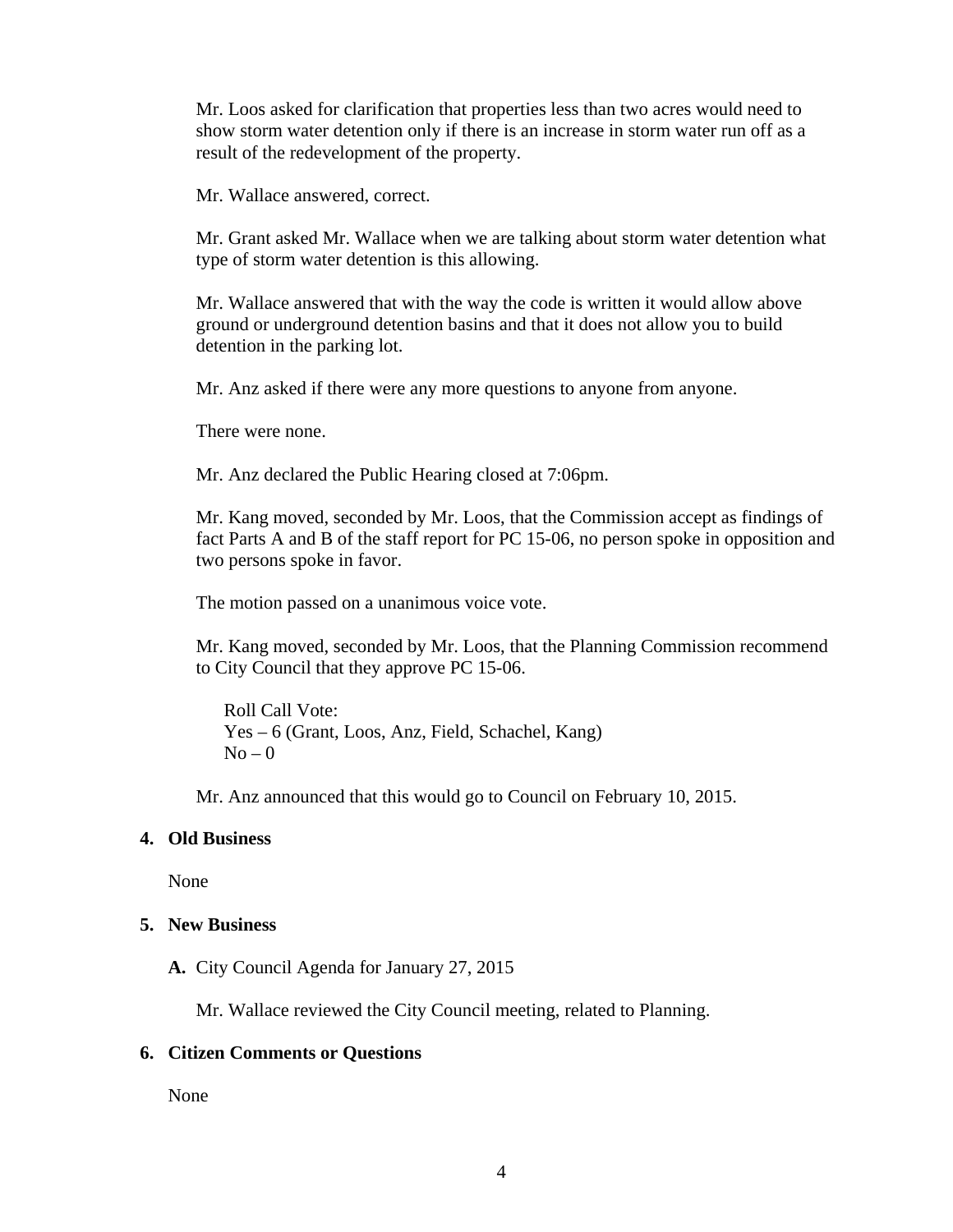### **7. Adjournment**

Mr. Anz adjourned the meeting at 7:11 p.m.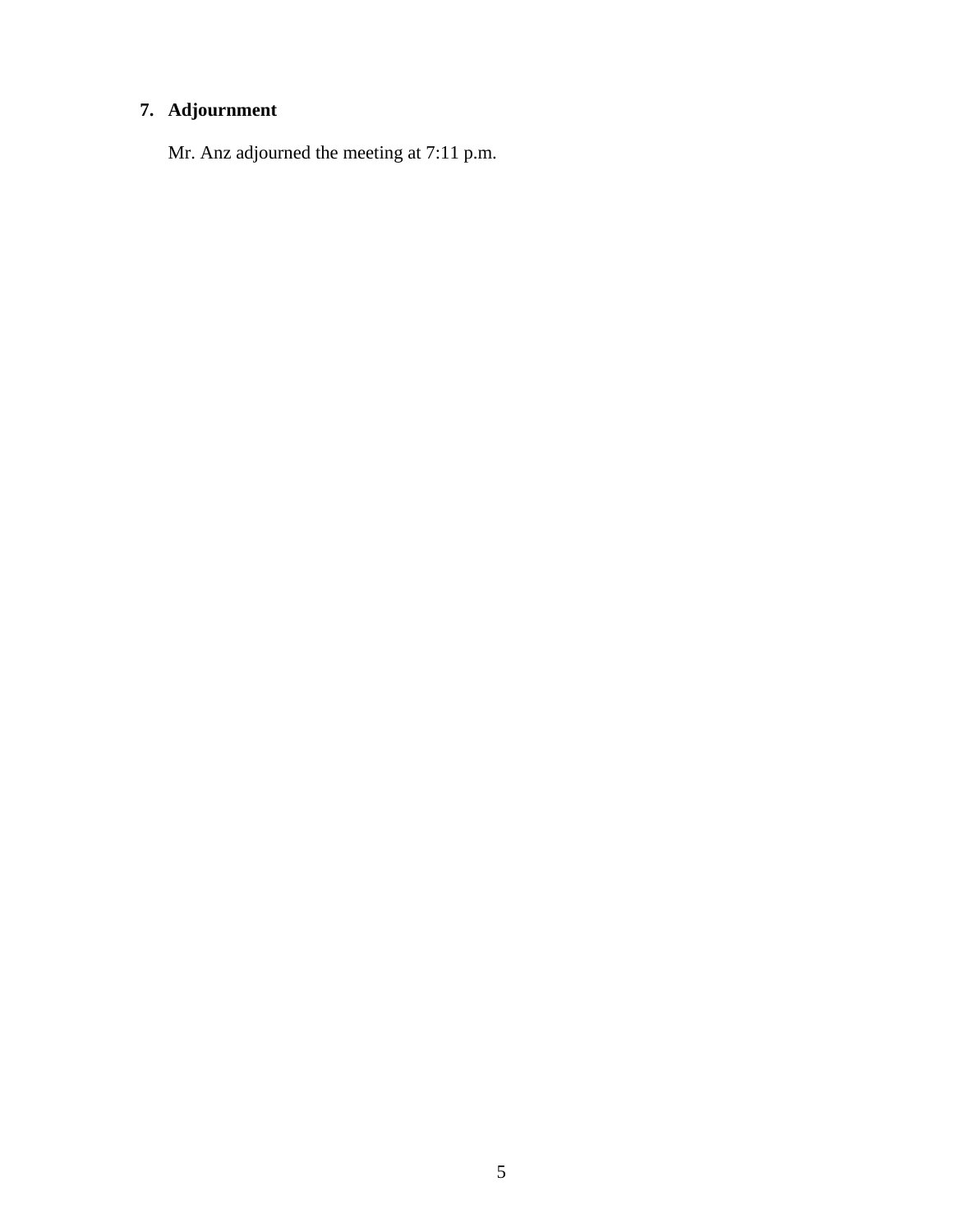# **MINUTES City of Carbondale Sustainability Commission Thursday, September 18, 2014 City Hall / Civic Center – 6:00 p.m***.*

| <b>Roll Call:</b>                   | Ms. Wagner called the meeting to order at 6:10 p.m.                   |  |
|-------------------------------------|-----------------------------------------------------------------------|--|
| <b>Members Present:</b>             | Ms. Wagner, Mr. Kunath, Mr. Thorne, Ms. Shimada, Ms. Davis,           |  |
| <b>Members Absent:</b>              | Mr. Monty                                                             |  |
| <b>Staff Present:</b>               | Loren Polley                                                          |  |
| <b>Others Present:</b><br>Myah Gary | Carbondale resident/SIU student Cami, Carbondale resident/SIU student |  |

**Minutes**: Motion by Mr. Thorne, 2<sup>nd</sup> by Ms. Shimada, all in favor, of approval of August 21st, 2014, minutes

#### 2. **Communications:**

Review of the current Status Report of the Former Koppers Wood-Treating Site. Updates should be posted on website.

**Old Business:** Website is up and running. Greencarbondale.com

**Energy Committee –** 

**Green Space Committee –** 

**Transportation Committee -** 

**Recycling Committee – Get an action plan together.** 

**New Business:** The Commission needs an SIU student, a CCHS student, and two resident commissioners. Plastic bag ban.

**Adjournment:** With no further business to be conducted Ms. Wagner adjourned the meeting at 6:43 PM.

3. Respectively submitted by Loren K. Polley, City of Carbondale Staff Liaison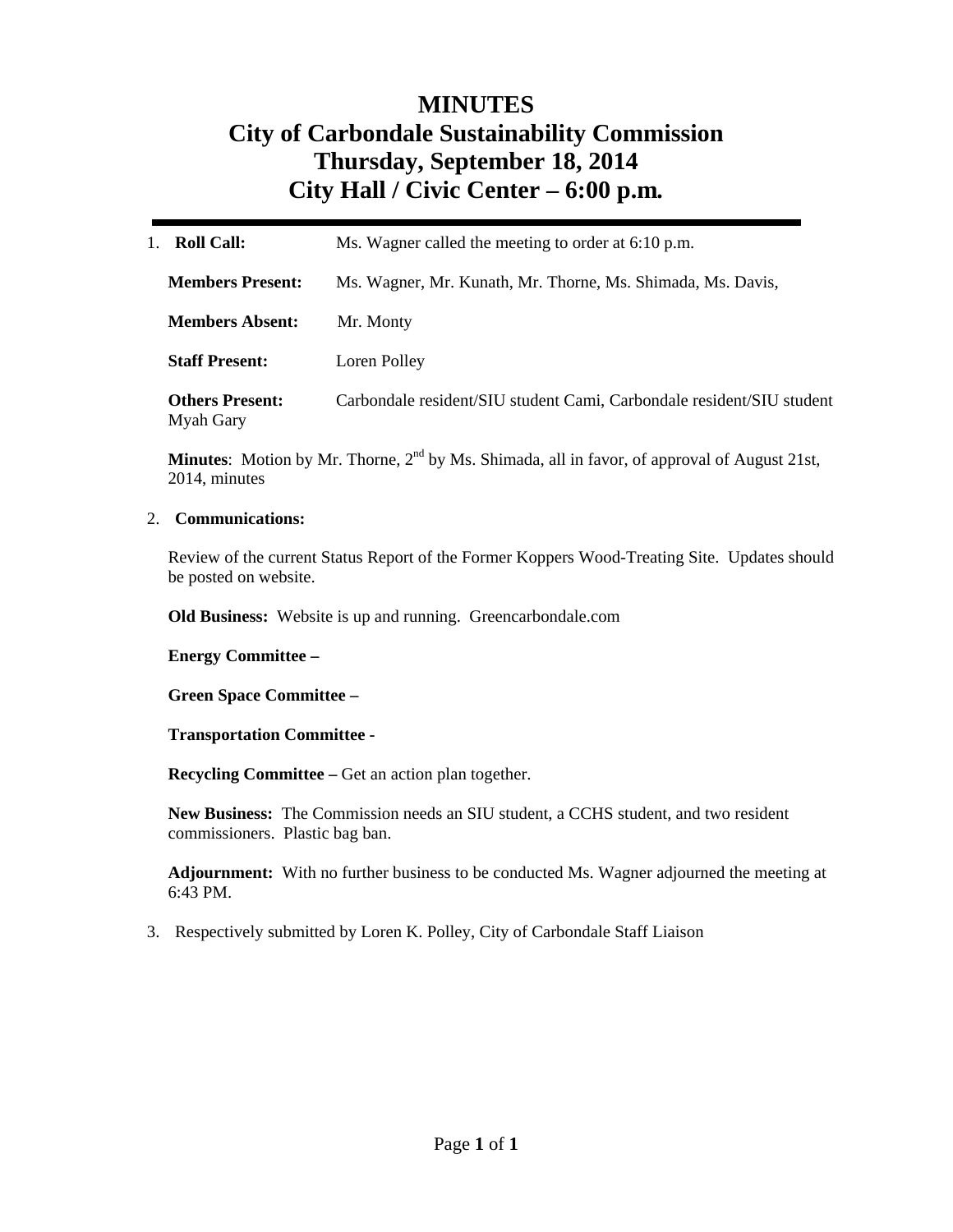# **MINUTES City of Carbondale Sustainability Commission Thursday, December 18, 2014 City Hall / Civic Center – 6:00 p.m***.*

| <b>Roll Call:</b><br>1. | Ms. Wagner called the meeting to order at 6:10 p.m.                               |  |
|-------------------------|-----------------------------------------------------------------------------------|--|
| <b>Members Present:</b> | Ms. Wagner, Mr. Kunath, Mr. Beck, Mr. Thorne, Ms. Gary, Ms.<br>Shimada, Ms. Davis |  |
| <b>Members Absent:</b>  | Mr. Monty, Ms. Sockow                                                             |  |
| <b>Staff Present:</b>   | Loren Polley                                                                      |  |
| <b>Others Present:</b>  | Sarah Heyer from KCB                                                              |  |

**Minutes**: Motion by Mr. Thorne, 2<sup>nd</sup> by Ms. Shimada, all in favor, of approval of September 18, 2014, minutes

#### 2. **Communications:**

Review of the current Status Report of the Former Koppers Wood-Treating Site. Updates should be posted on website.

**Old Business:** Website is up and running. Greencarbondale.com

**Energy Committee –** 

**Green Space Committee –** 

**Transportation Committee -** 

**Recycling Committee – Get an action plan together.** 

**New Business:** New Chair is Mr. Kunath, Vice Chair nomination by Ms. Wagner is Mr. Beck, all in favor. Discussed Styrofoam ban and possible added chicken permits because all chicken permits are out. Everyone who has not done the Open Meetings Act needs to do so, especially new members. Subcommittee for January will meet on January 8<sup>th</sup> at 6:00pm in room 112.

**Adjournment:** With no further business to be conducted Ms. Wagner adjourned the meeting at 7:01 PM.

3. Respectively submitted by Loren K. Polley, City of Carbondale Staff Liaison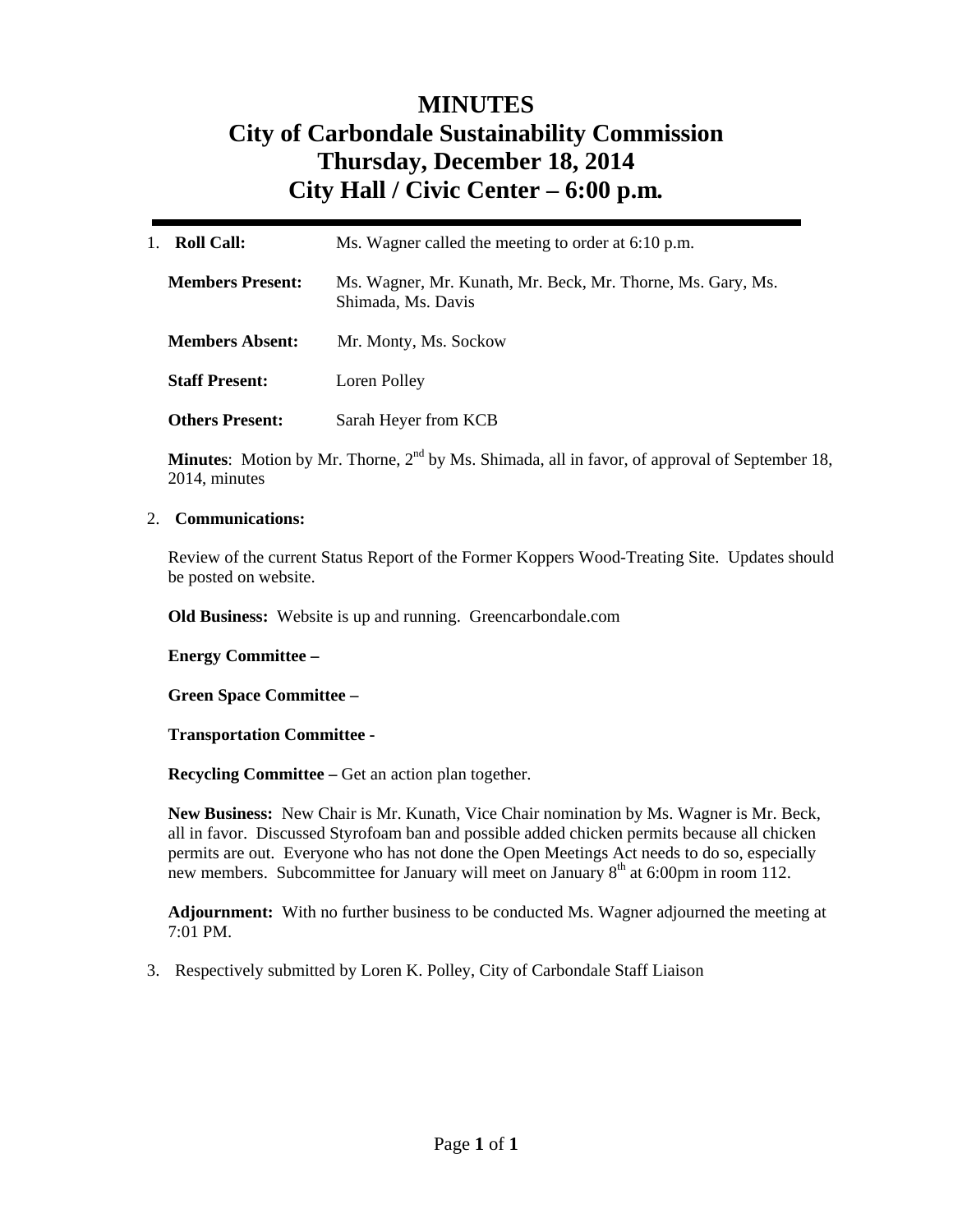

# **MINUTES**

### **Preservation Commission Monday, January 12, 2015 City Hall/Civic Center – 7:00 p.m***.*

1. **Roll Call:** Mr. Sigler called the meeting to order at 7:00p.m.

**Members Present:** Clark, Comparato, Ittner, Sigler and Benedict

**Members Absent:** Jackson, Doherty, Parkinson and Van Awken

**Staff Present:** Sergeev

**Guests:** Garrett Beck, Chase Lataer and Lee Fronabarger

2. **Approval of Minutes:** Ms. Ittner moved, seconded by Mr. Comparato, to approve the minutes of November 17, 2014.

The motion to approve the minutes passed with a unanimous voice vote.

### 3. **Communication and Reports:**

a) Educational and Technical Assistance Committee

Ms. Ittner updated the commission on several topics pertaining to Carbondale Remembered they are as follows:

- Anne Ragsdale Shinall CD has been copied
- Transcriber, Dianna Ruesch, finished the Glover, OH project and will also not be able to transcribe any longer since she is now retired.

Ms. Ittner also updated the commission that there is an ongoing discussion about the need to collect the history for SIU since 1993.

Ms. Ittner informed the commission that she is working with Brad Klein of White and Borgognoni developing an "Old Campus" tour that will include the Bucky Dome for the 2015 Carbondale Main Street and Preservation State Conference.

Mrs. Ittner ended her announcements with reminding everyone about the City's Neighborhood Alliance Annual meeting on January 17, 2015 and that it is open to the public.

There was a discussion about transcribing and if there was any possibility to obtain the technology needed to continue transcribing.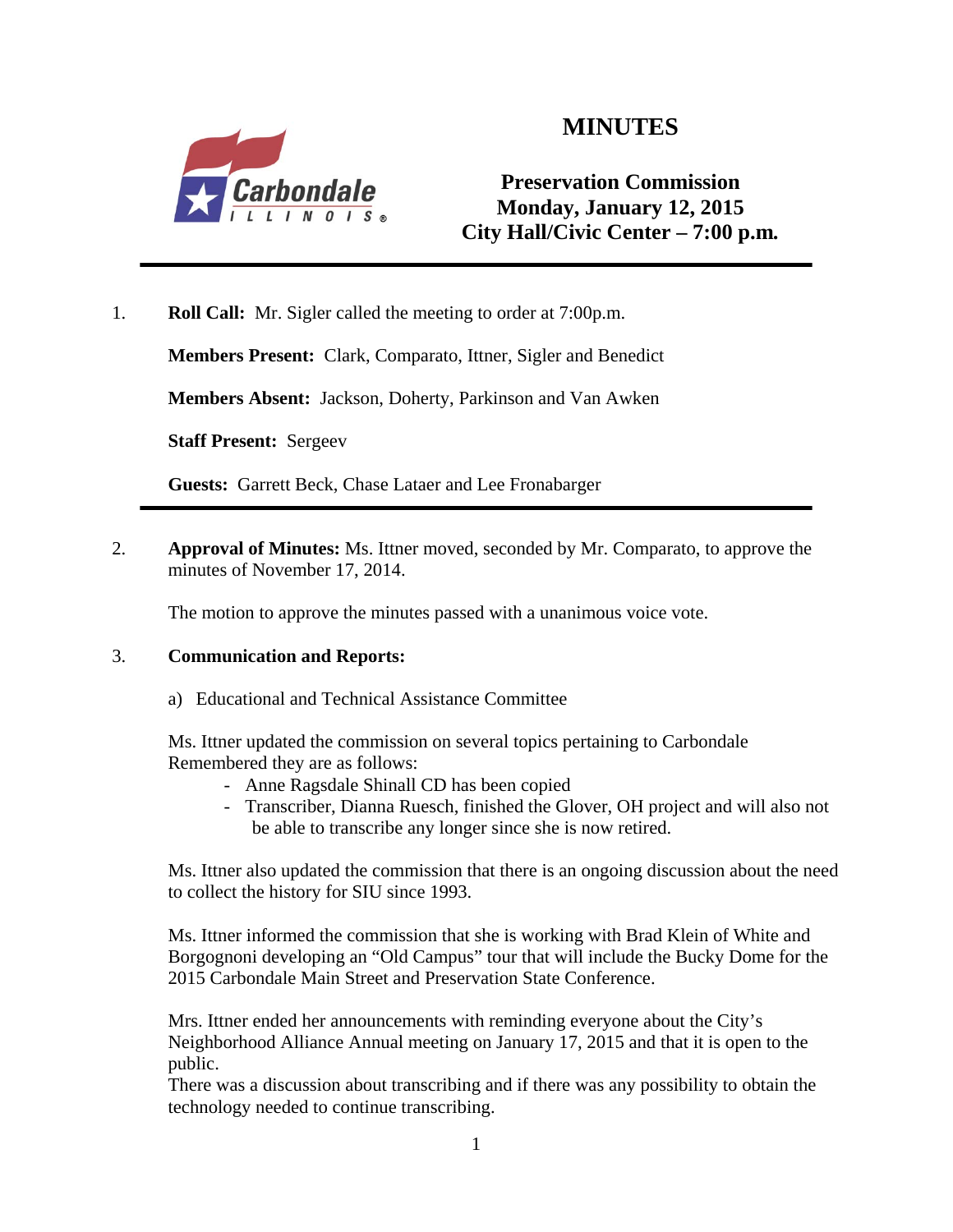b) Nomination and Hardship Committee

Nothing to Review

c) Work Plan Committee

Nothing to Review

d) Certificate of Appropriateness Committee

Nothing to Review

e) Downtown Advisory Committee Report

Mr. Sigler updated the commission that the Downtown Advisory Committee has completed all of its preliminary investigations and that the results have been given to a consultant to be reviewed and to develop a plan.

### 4. **Old Business:**

a) Carbondale Main Street and Historic Preservation Conference 2015

Ms. Sergeev updated the Commission that she has been working with Megan, from Main Street, for the conference 2015. They are hopeful to be able to have some in attendance from the Chicago area. Ms. Sergeev stated that the Registration committee has not set a fee yet but they are hopeful to soon.

Ms. Ittner mentioned that the SIU tram is being donated by SIU for the conference.

There was a discussion pertaining to the conference schedule and the different tours that will be offered.

There was a discussion about the preservation having a display table for registration the first day.

Ms. Sergeev went over a few of the seminars that are going to be offered at the conference.

Mr. Sigler asked what the target market for the conference was.

Ms. Sergeev responded that everyone from professionals to students and even the local citizens could learn useful information from the conference.

### 5. **New Business:**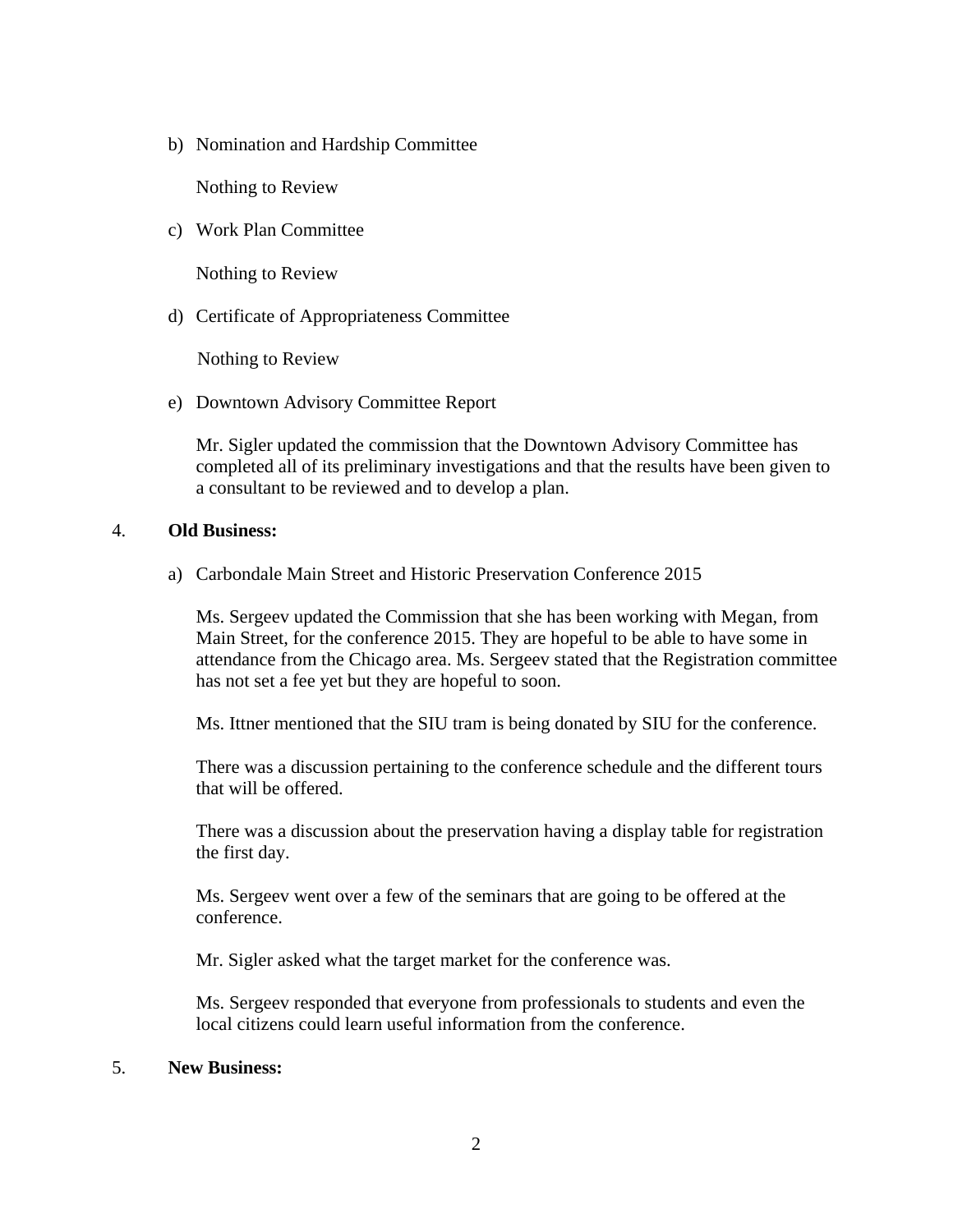a) Annual Historic Preservation Award Nomination due March 6, 2015

Ms. Sergeev mentioned that they have not received any applications yet.

Mr. Sigler asked if the commission could put out a press release for the Annual Historic Preservation Award Nomination.

Ms. Sergeev answered that it was in the November 2014 Communiqué and that there will be a media notice sent out.

### 6. **Comments by the Public, Commission Members or Staff:**

Councilman Lee Fronabarger addressed the Commission about hosting or starting a Founders Day for Carbondale. He suggested maybe the first year to hold a banquet and then building up to an annual weekend. He believes it would be a great opportunity to involve the public schools so that Carbondale's youth may become interested in the community.

There was a discussion about the founder of Carbondale and the first train that came through Carbondale.

Mr. Sigler asked that a discussion for a future Founders Day celebration be placed on the February agenda.

### 7. **Adjournment:**

Mr. Sigler adjourned the meeting at 7:50 p.m.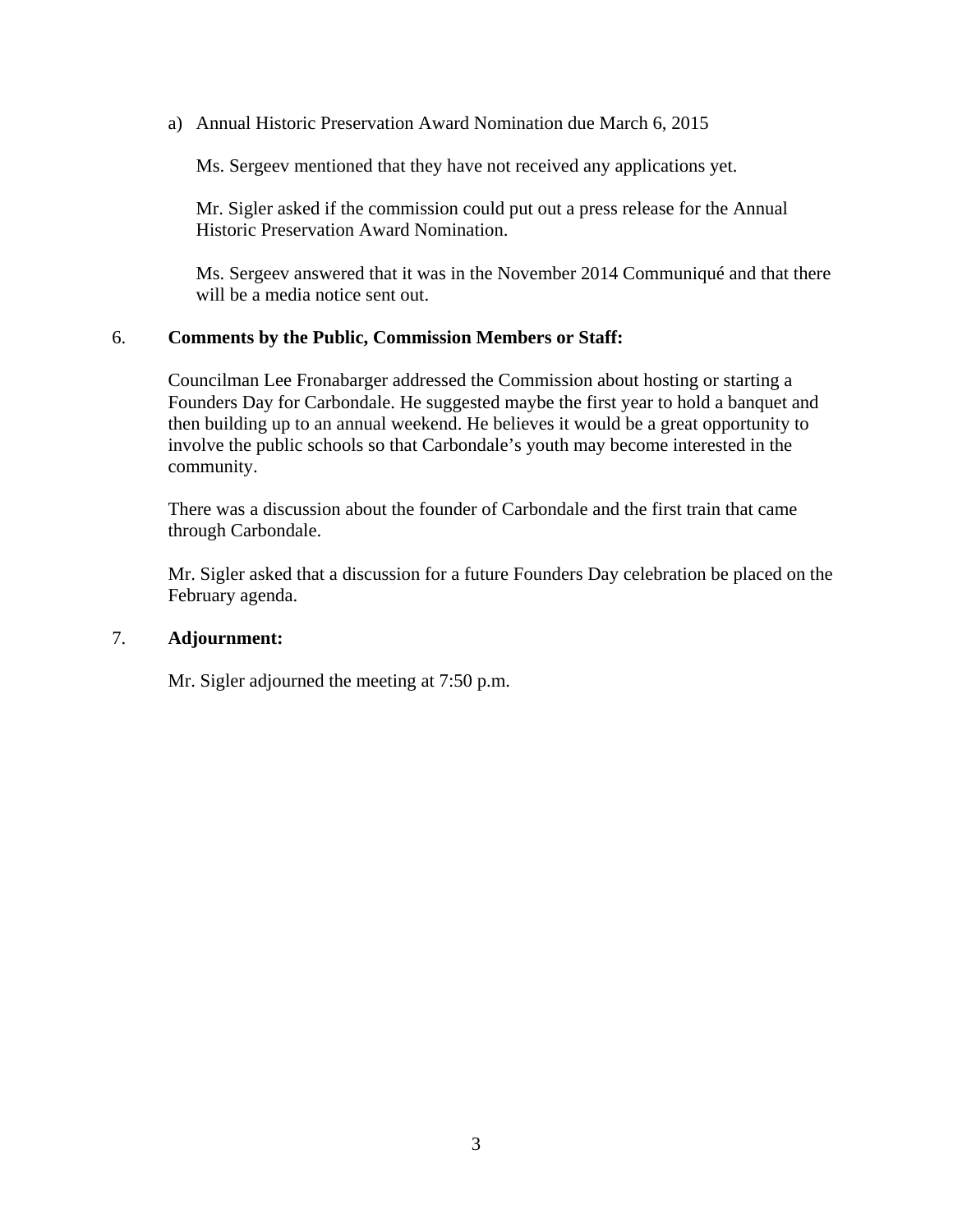

### **BOARD OF FIRE AND POLICE COMMISSIONERS January 6, 2015**

The City of Carbondale Board of Fire and Police Commissioners held a meeting on Tuesday, January 6, 2015, in Room 103 of the Civic Center, 200 S. Illinois Avenue. Chairman Harvey Welch called the meeting to order at 8:00 a.m. with the following-named members of the Board present/absent:

### **1. Roll Call**

- Present: Commissioner Janet Vaught, Commissioner Luanne Brown, Commissioner Kerry Braswell, Commissioner Jack Whitlock and Chairman Harvey Welch
- Absent: None

Also present were Deputy City Clerk Alicia Burtley, Fire Chief John Michalesko, City Attorney Mike Kimmel and Administrative Services Director Deborah McCoy

### **2. Approval of Minutes**

Commissioner J. Whitlock moved, Commissioner L. Brown seconded, to approve the December 15, 2014 Minutes as Amended. DISCUSSION: J. Vaught requested the addition of her acting as chair at the request of Chairman Welch to the Minutes, the revision of the sentence referencing the scope of the Board in the first paragraph under Discussion of Entry-Level Police Candidates, and the incorporation of the words "passing score…." in the statement made by Commissioner L. Brown regarding the language for the Governing Rules. Vote: All voted Aye. Motion declared carried.

### **3. Discuss Governing Rules on Entry-Level Firefighter Examination**

The Board's discussion, questions and comments included the implementation of the recently approved criteria for the entry-level firefighter examinations; which consisted of approval of the Candidate Physical Agility Test (CPAT) card, including ladder climb, the required validated minimum passing score of 70.7 percent for the written examination and the language in which to communicate the emendations to the Board of Fire & Police Governing Rules.

Fire Chief Michalesko, Administrative Director McCoy and City Attorney Kimmel responded to the Board's questions and comments accordingly, and expressed their knowledge on the subject.

Commissioner L. Brown moved, Commissioner K. Braswell seconded, to eliminate the first sentence on Page 13, Section 4A.1, move the second and third sentence to Page 14, Section D, eliminating the word composite on Page 13, Section 4A.1 and add the word percent after 70.7. DISCUSSION: None. VOTE: All Ayed. Motion declared carried.